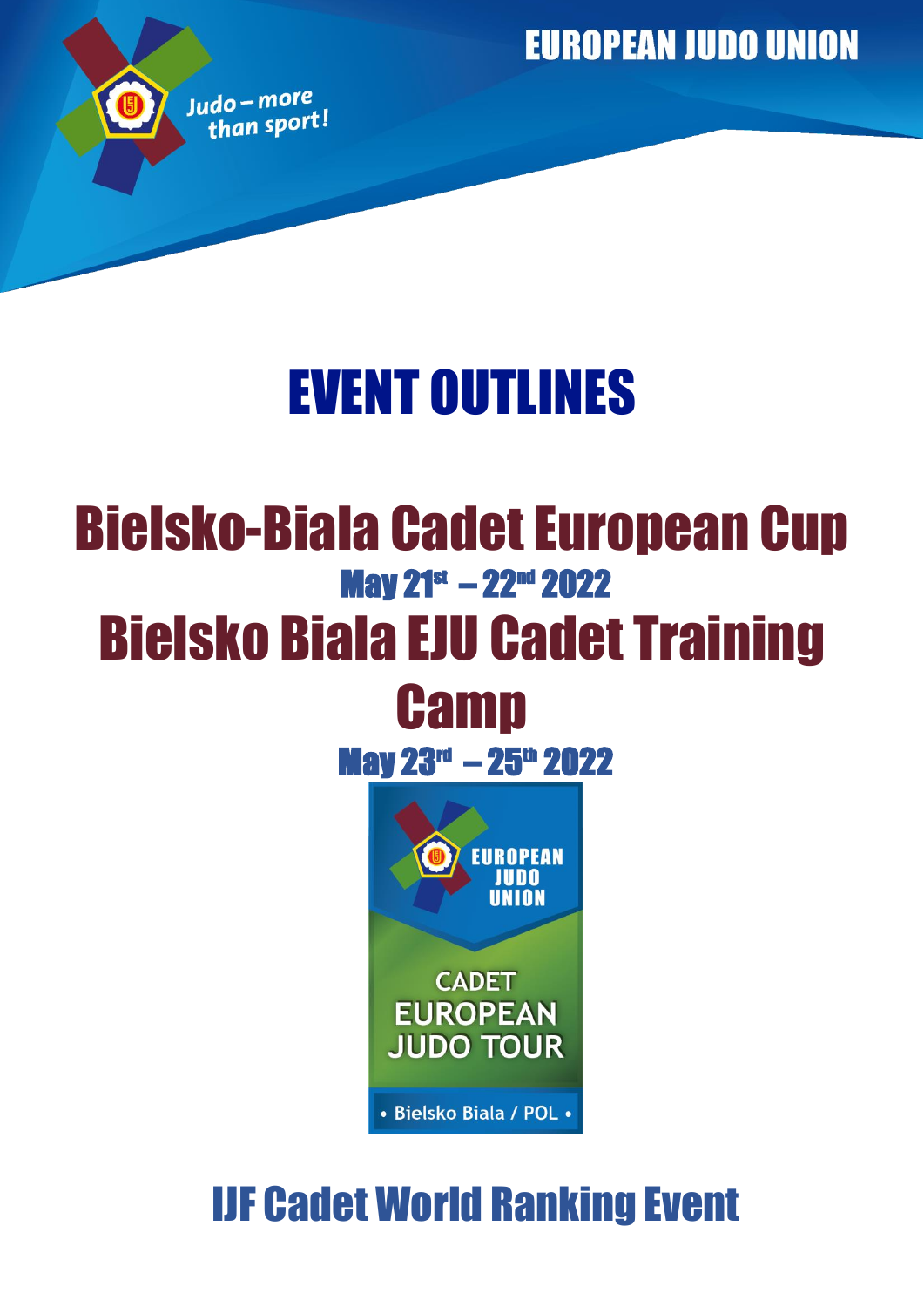

## BIELSKO-BIALA CADET EUROPEAN CUP 2022 Poland

## **1. Organizer**

#### **Polish Judo Association**

| Address:                   | Macedońska 14 Str. 02-761 Warsaw |  |  |  |
|----------------------------|----------------------------------|--|--|--|
| Email:                     | pziudo@pziudo.pl                 |  |  |  |
| Tel:                       | +48530546520                     |  |  |  |
| <b>Emergency Contacts:</b> |                                  |  |  |  |

| General matters | Ms. Karolina Lebioda   | registrationbb@pzjudo.pl; +48530546520 |
|-----------------|------------------------|----------------------------------------|
| Accommodation:  | Ms. Karolina Lebioda   | registrationbb@pzjudo.pl; +48530546520 |
| Transport       | Mr. Radosław Kowalczyk | registrationbb@pzjudo.pl; +48515100605 |

## **2. Regulations to minimize COVID-19 related risks**

#### **ANYONE NOT FOLLOWING THE LOCAL GOVERNMENT AND IJF COVID-19 PROTOCOLS WILL BE REMOVED FROM THE EVENT AND SUBJECT TO DISCIPLINARY ACTION!**

The fundamental principle throughout all EJU events during the COVID-19 era is to Protect and Be Protected by wearing a mask, sanitising, distancing and respecting the recommendations of the "Protocol for resuming IJF events during the COVID-19 pandemic" hereafter referred to as the IJF COVID-19 Protocol. All participants have the mutual responsibility to protect each other.

Each National Federation delegation participant (athlete, coach, team official, physiotherapist, doctor, President etc.) must have read and understood the latest version of the IJF COVID-19 Protocol which can be found here: covid.ijf.org

The COVID-19 vaccines provide protection to the vaccinated only against seriously falling ill, but not against getting infected or transmitting the virus to somebody else, even if the chances of the latter is very low. Therefore, until vaccination reaches a high level among the judo family and there are other effective preventive methods available, or until it is globally accepted to conduct activities without safety measures, all the participants of any EJU event must follow the same protocol (being PCR tested before the event, upon arrival, during the event (if necessary), wear a mask, wash hands, follow the bubble system, etc.) to protect and be protected, in the spirit of unity and solidarity which is in our community's moral code.

#### **COVID-19 DOCUMENTS**

All pre-event COVID-19 documents must be uploaded on the IJF platform: my.ijf.org before travelling. If assistance is required please contact covid@ijf.org. Fourteen (14) days after the event, all data will be deleted.

#### **EVENT PARTICIPATION**

To participate in an EJU event each delegate is responsible to follow:

- The rules to enter the host country
- The Local Organising Committee's (LOC) Government COVID-19 measures
- The IJF COVID-19 Protocol rules

The LOC Government measures may be stricter than those detailed in the IJF COVID-19 protocol or vice versa, the stricter rules MUST be followed.

#### **INSURANCE**

It is the responsibility of the National Federation to ensure that in addition to their normal insurance they have sufficient insurance in place to cover any COVID-19-related costs, including repatriation. The LOC of the event and the EJU accept no liability for any claims relating to cancellation of the event due to COVID-19 or medical costs for any COVID-19 related illness that may affect a National Federation delegation member during the event.

#### **PLEASE NOTE:**

**Each National Federation taking part must nominate a Covid-19 Manager who is fluent in English.**

**There can only be ONE (1) COVID-19 MANAGER PER FEDERATION!**

## **Before Travelling**

1. Check if you need a visa, and if yes - request it from the organiser. Please send a good quality passport copy (PDF) and filled in Visa Application form to the email: Ms. Karolina Lebioda, registrationbb@pzjudo.pl. Please, see visa form uploaded. 2. Book accommodation and send a detailed rooming list. Last minute changes can be accommodated whilst the delegation waits in the bus or outside the hotel.

#### 3. Present on arrival:

If you are FULLY vaccinated or recovered from Covid-19 disease in last 6 months before event:

1 PCR test which is not older than 72 hours before entering the bubble and vaccination certificate or recovery certificate If you are not vaccinated: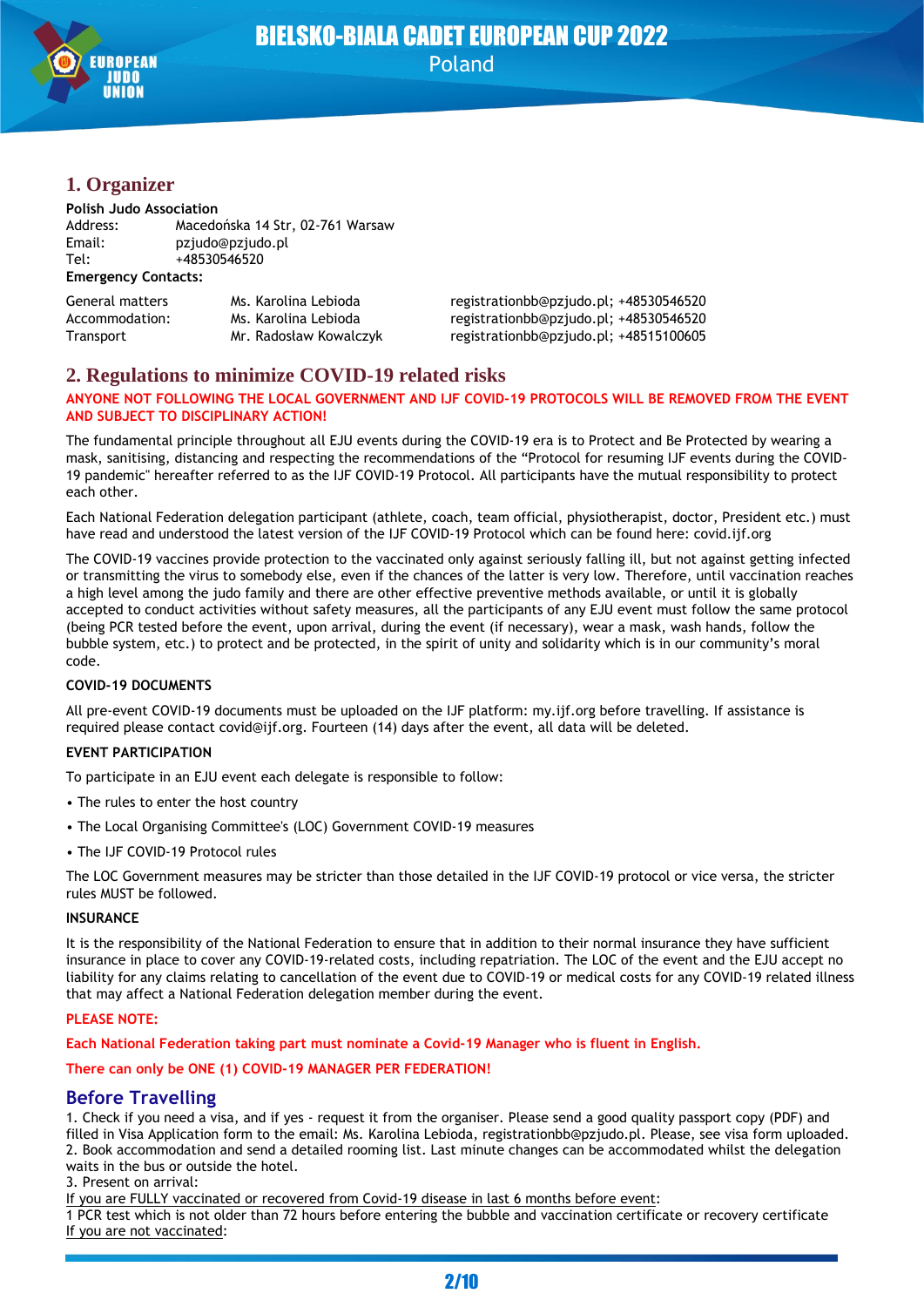

two (2) Covid-19 negative individual medical certificates done maximum eight (8) days before entering the bubble and taken at least (minimum) 48 hours apart (can be more than 48 hours). Please make sure that all documents have also has an English version.

To maintain the required safety level at the EJU events, the following variants of vaccination are recognised as complete vaccination and the bearers as "fully vaccinated" within the validity period. In case the validity expires during an event, the status is upheld until the last day of the event.

All vaccination types are accepted, not only EMA or WHO approved products to take part in the competition.

| Type of protection                      | Minimum time elapsed                  | Maximum time elapsed               |
|-----------------------------------------|---------------------------------------|------------------------------------|
| 1 dose of and 1 dose vaccines (Janssen, | Minimum 28 days from receiving the    | Maximum 6 months from receiving    |
| Sputnik Lite, or other)                 | dose                                  | the dose                           |
| 2 doses of any 2 dose vaccines          | Minimum 14 days from the 2nd dose     | Maximum 6 months from the 2nd dose |
| Booster doses: 3rd or additional dose   | Minimum 7 days from the last dose     | To be determined by the WHO,       |
| (2nd dose after a 1 dose vaccine)       |                                       | currently no end of validity       |
| Recovery from infection and 1 dose      | Minimum 14 days from receiving the    | Maximum 6 months from receiving    |
|                                         | dose                                  | the dose                           |
| 1 dose and recovery from infection      | Minimum 11 days from the positive PCR | Maximum 6 months from the          |
|                                         | test                                  | positive PCR test                  |
| Recovery from infection                 | Minimum 11 days from the positive PCR | Maximum 6 months from the          |
|                                         | test                                  | positive PCR test                  |

**Minors (under 18) are considered fully vaccinated after completing the first series of vaccination with no end of validity until further decision**.

During the period when the tests are done you should stay isolated and limit contact with other people as much as possible. If you experience any kind of symptoms do not start to travel (even with two negative PCR tests).).

4. Present upon arrival IJF Liability Release Waiver which is uploaded to my.ijf.org once and is valid through the whole year 2022. The document can be found under the link: https://www.ijf.org/covid19/2663 and on EJU homepage for every event. 5. **PCR tests, Vaccination Certificate/Recovery Certificate, Liability Release Waiver must be uploaded to the platform my.ijf.org by NF administrator well in advance BEFORE TEAM ARRIVAL.**

## **Entering Poland**

The following must be brought/at hand for border control:

1. Passport, ID, and applicable visas, as required.

- All regular border-crossing regulations must be followed regarding the validity of passports and visas, as applicable for each respective country
- Border control officers will check documents (passports or other documents that contain similar information).

**2. All Covid regulations to enter Poland can be found under the link**

**Shengen states: <https://www.gov.pl/web/koronawirus/przyjazd-do-polski-ze-strefy-schengen>**

**Non-Shengen States: https://www.gov.pl/web/koronawirus/przyjazd-do-polski-spoza-strefy-schengen**

#### **Entering a bubble**

The event venues (hotels, sport hall, training hall etc.) will be classified as bubbles and to reduce risk a "bubble to bubble" concept will be used. People are NOT allowed to leave their bubble as contamination could occur endangering the safety of the event and the health of the participants.

1. At least one (1) PCR test per participant will be performed immediately upon arrival. The test will be held at Hotel IBIS STYLES. Until test results are obtained, all participants must remain in their hotel rooms, where water and any paid meals will be ensured until the receipt of the test results.

**Important: Athletes competing on Saturday MUST arrive on Thursday before 16:00.**

**Athletes competing on Sunday MUST arrive on Friday before 16:00!**

**Due to testing logistics NO EXCEPTIONS are possible.**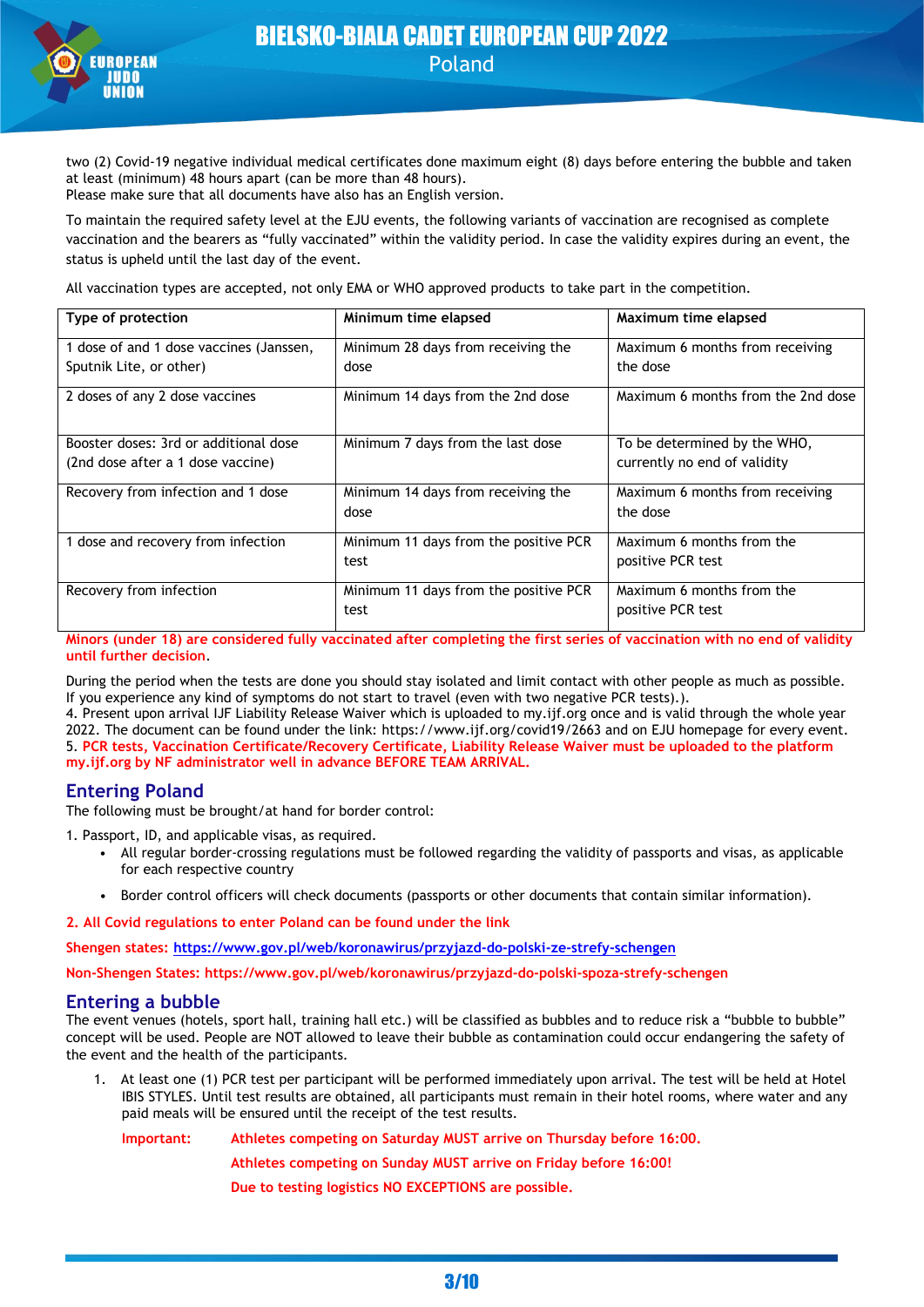

## BIELSKO-BIALA CADET EUROPEAN CUP 2022 Poland

|           |                          | Thursday                         | Friday               |                   |                                          |                         |               |                                  | Saturday      |                         |                                                                                                                                                    | Sunday        |              | Monday                 |                        |
|-----------|--------------------------|----------------------------------|----------------------|-------------------|------------------------------------------|-------------------------|---------------|----------------------------------|---------------|-------------------------|----------------------------------------------------------------------------------------------------------------------------------------------------|---------------|--------------|------------------------|------------------------|
| 07:30     |                          |                                  |                      |                   |                                          |                         |               |                                  |               |                         |                                                                                                                                                    |               |              |                        |                        |
| 08:00     |                          |                                  |                      |                   |                                          |                         |               |                                  |               |                         | <b>Ref. Meet</b>                                                                                                                                   |               |              |                        |                        |
| 08:30     |                          |                                  |                      |                   |                                          |                         |               |                                  |               |                         |                                                                                                                                                    |               |              |                        |                        |
| 09:00     |                          |                                  |                      |                   |                                          |                         |               |                                  |               |                         |                                                                                                                                                    |               |              |                        |                        |
| 09:30     |                          |                                  |                      |                   |                                          |                         |               |                                  |               |                         |                                                                                                                                                    |               |              |                        |                        |
| 10:00     |                          |                                  |                      | Delivery results  | tests Thursday                           |                         |               | Delivery results<br>tests Friday | PCR Exit-test |                         |                                                                                                                                                    | PCR Exit-test |              |                        |                        |
| 10:30     |                          |                                  |                      |                   |                                          |                         |               |                                  |               |                         |                                                                                                                                                    |               |              | ٣                      | $\mathbf{r}$           |
| 11:00     |                          |                                  |                      |                   |                                          |                         |               |                                  |               |                         |                                                                                                                                                    |               |              |                        |                        |
| 11:30     |                          |                                  | 2                    |                   |                                          | $\widehat{\phantom{a}}$ |               |                                  |               | $\widehat{\mathcal{L}}$ |                                                                                                                                                    |               |              |                        |                        |
| 12:00     |                          |                                  |                      |                   |                                          |                         |               |                                  |               |                         |                                                                                                                                                    |               |              |                        |                        |
| 12:30     |                          |                                  |                      |                   |                                          |                         |               |                                  |               |                         |                                                                                                                                                    |               |              |                        |                        |
| 13:00     |                          |                                  |                      |                   |                                          |                         |               |                                  |               |                         |                                                                                                                                                    |               |              | Departure Athletes Day |                        |
| 13:30     |                          |                                  |                      |                   | room                                     |                         |               |                                  |               |                         |                                                                                                                                                    |               | $\mathbf{z}$ |                        |                        |
| 14:00     | & Atheltes Day 1         | test                             |                      |                   |                                          |                         | Accreditation |                                  |               |                         | Day 1                                                                                                                                              |               | Day          |                        | Departure Athletes Day |
| 14:30     | Arrival Covid-19 Manager | hotel room for the<br><b>PCR</b> | Arrival Athletes Day | test              | hotel                                    | Training (Athletes Day  |               |                                  |               | Training (Athletes Day  | Competition                                                                                                                                        |               | Competition  |                        |                        |
| 15:00     |                          | the                              |                      | PCR <sub></sub>   | the                                      |                         |               |                                  |               |                         |                                                                                                                                                    |               |              |                        |                        |
| 15:30     |                          | tor<br>result                    |                      | tor               |                                          |                         |               |                                  |               |                         |                                                                                                                                                    |               |              |                        |                        |
| 16:00     |                          | taking<br>wait in                |                      |                   |                                          |                         |               |                                  |               |                         |                                                                                                                                                    |               |              |                        |                        |
| 16:30     |                          |                                  |                      | taking            | the result                               |                         |               |                                  |               |                         |                                                                                                                                                    |               |              |                        |                        |
| 17:00     |                          | ample<br>All persons must        |                      | $\mathbf{\omega}$ | All persons must wait in<br>$\mathbf{p}$ |                         |               |                                  |               |                         |                                                                                                                                                    |               |              |                        |                        |
| 17:30     |                          |                                  |                      | Jampl             |                                          |                         |               |                                  |               |                         |                                                                                                                                                    |               |              |                        |                        |
| 18:00     |                          |                                  |                      |                   |                                          |                         |               |                                  |               |                         |                                                                                                                                                    |               |              |                        |                        |
| 18:30     |                          |                                  |                      |                   |                                          |                         | Weigh-in      |                                  |               | Weigh-in                |                                                                                                                                                    |               |              |                        |                        |
| 19:00     |                          |                                  |                      |                   |                                          |                         | Day 1         |                                  |               | Day 2                   |                                                                                                                                                    |               |              |                        |                        |
| 19:30     |                          |                                  |                      |                   |                                          |                         |               |                                  |               |                         |                                                                                                                                                    |               |              |                        |                        |
| 20:00     |                          |                                  |                      |                   |                                          |                         | <b>Draw</b>   |                                  |               |                         |                                                                                                                                                    |               |              |                        |                        |
| 20:30     |                          |                                  |                      |                   |                                          |                         |               |                                  |               |                         |                                                                                                                                                    |               |              |                        |                        |
| 21:00     |                          |                                  |                      |                   |                                          |                         |               |                                  |               |                         |                                                                                                                                                    |               |              |                        |                        |
|           |                          |                                  |                      |                   |                                          |                         |               |                                  |               |                         |                                                                                                                                                    |               |              |                        |                        |
|           |                          |                                  |                      |                   |                                          |                         |               |                                  |               |                         | Testing: Sample taking 10:00 - 17:00 --> result by 8 am next day, Sample taking 17:00 - 20:00 --> result by 1 pm next day                          |               |              |                        |                        |
|           |                          |                                  |                      |                   |                                          |                         |               |                                  |               |                         | Entries & registration: No entries by clubs can be accepted - every participating Federation must have a Covid-19 Manager handling all entries and |               |              |                        |                        |
| bookings! |                          |                                  |                      |                   |                                          |                         |               |                                  |               |                         |                                                                                                                                                    |               |              |                        |                        |

- 2. Cost per test is 90  $\epsilon$ , which has to be paid by the participating federation prior the arrival.
- 3. If any other conditions and requirements will arise till the start of the event they will be informed additionally.

## **Throughout your stay**

1. Wash/sanitise your hands regularly, especially if you have had contact with a person or an object. Competitors should wash and disinfect their hands and feet regularly, especially before the warm-up and the contest.

2. No handshake - greet each other with a bow.

3. Wear a mask at all times (change it at least twice a day). Exceptions: masks are not obligatory on the Field of Play tatami, on the warm-up tatami whilst warming up or on the training tatami whilst training. Masks may be removed while eating in dining areas.

4. Maintain 1.5 m distance at all times, except for competitors during training, their contests and during warming up with ONE PARTNER.

5. Submit yourselves to contactless temperature measurement by the organiser on arrival at the point of entry in the country, at accommodation premises, throughout the competition venue and at any official venue of the event, to be accepted by all accredited population.

Anyone registering a high temperature will be asked to remain outside and their Delegation COVID-19 Manager, the LOC COVID-19 Manager and the EJU COVID-19 Manager will be contacted. An opportunity to recheck their temperature will be given, if it is still high a final decision will be made by the LOC COVID-19 Manager and the EJU COVID-19 Manager.

## **In case of positive result**

In case of a positive test result we will follow the Poland Government/National Public Health Authorities procedure. Quarantine period: TBC

Quarantine hotel: the same as the competition hotel.

Rates: hotel price indicated in the outlines during the competition days and regular hotel price after the competition. Anyone with a positive test MUST stay in the quarantine hotel provided by the organiser. The cost must be paid by the National Federation.

Close contacts will also be traced and may be isolated/quarantined depending on the LOC National Public Health Authorities of Portugal procedure. Please note their definition of close contact may differ from that described in the IJF protocol.

#### **Insurance**

It is the responsibility of the National Federation to ensure that in addition to their normal insurance they have sufficient insurance in place to cover any COVID-19-related costs. The organiser of the event and the EJU accept no liability for any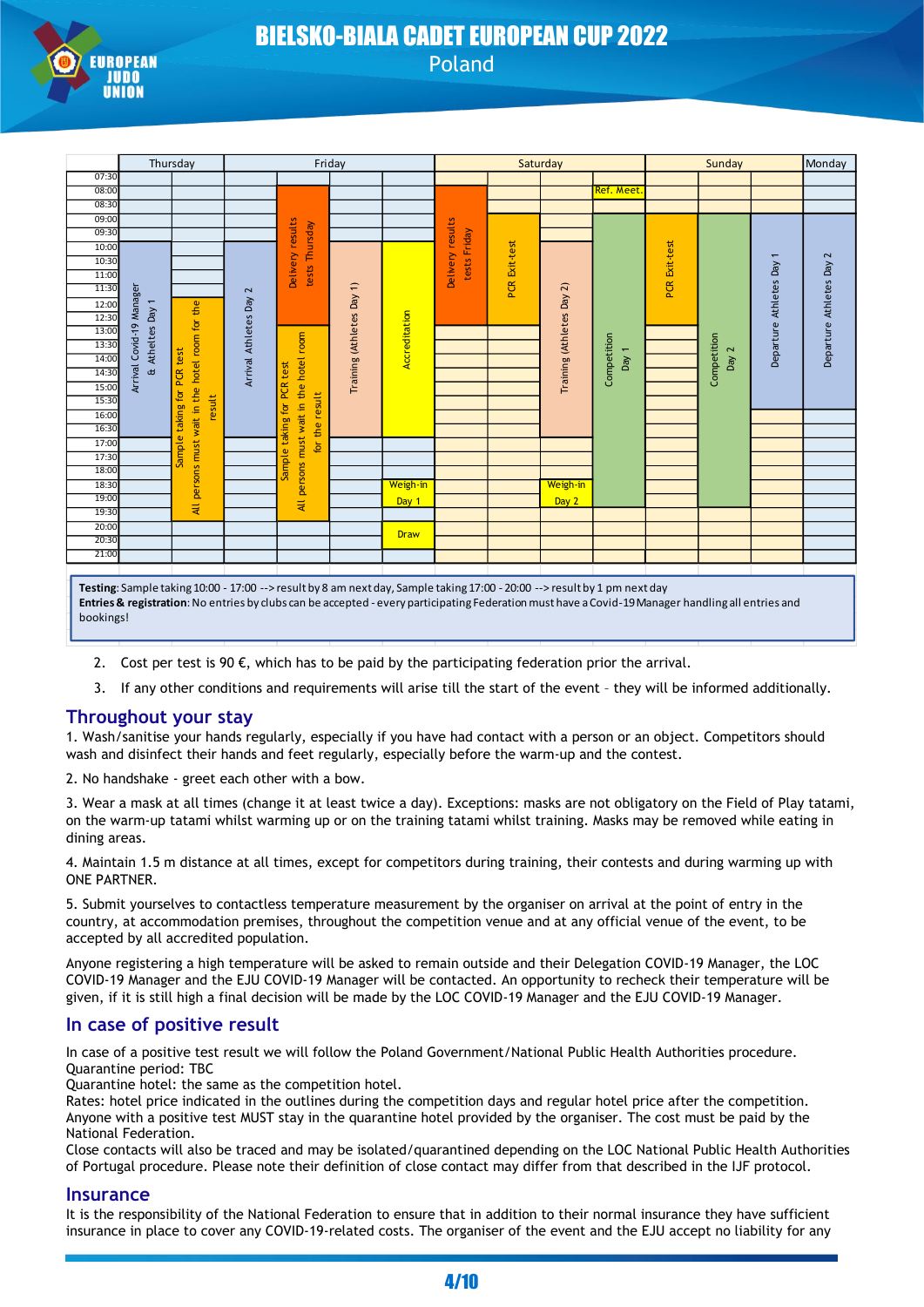

claims relating to cancellation of the event due to COVID-19 or medical costs for any COVID-19 related illness that may affect a National Federation delegation member during the event.

#### **Symptoms after arrival**

Anyone who experiences symptoms after arrival must immediately contact their Team COVID-19 Manager Local Covid Manager: Dr Anna Szwed; tel: +48694933068; medycyna@pzjudo.pl

## **Exit tests**

Exit tests may be booked with the organiser, if required. Where to book: by the email to the organiser registrationbb@pzjudo.pl. Price: PCR 90€, antigen: 50€

## **3. Competition Place**

Hala Sportowa BBOSiR Address: ul. Karbowa 26, 43-300 Bielsko-Biała; https://www.bbosir.bielsko.pl/

#### **4. Age**

15, 16 and 17 years old (Born in 2005, 2006 and 2007)

## **5. Participation**

This Cadet European Cup is open for **all EJU/IJF Member Federations** Due to pandemic restrictions for the number of participants may apply. The competitors must be of the same nationality as the National Federation, which enters them.

## **6. Categories & Duration**

Male: -50kg, -55kg, -60kg, -66kg, -73kg, -81kg, -90kg, +90kg Female: -40kg, -44kg, -48kg, -52kg, -57kg, -63kg, -70kg, +70kg Duration: 4 minutes Golden Score: No time limit

## **7. Entry Fee**

The EJU entry fee of **10€** per athlete must be paid.

## **8. Deadlines**

| Visa, Invitation Application and entry form:      | Monday, 09th May 2022   |
|---------------------------------------------------|-------------------------|
| Hotel Reservation:                                | Monday, 09th May 2022   |
| <b>Hotel Payment:</b>                             | Monday, 09th May 2022   |
| JUDOBASE Registration for delegations & referees: | Friday, $13th$ May 2022 |
| Travel details:                                   | Monday, 09th May 2022   |
| Rooming List:                                     | Monday, 09th May 2022   |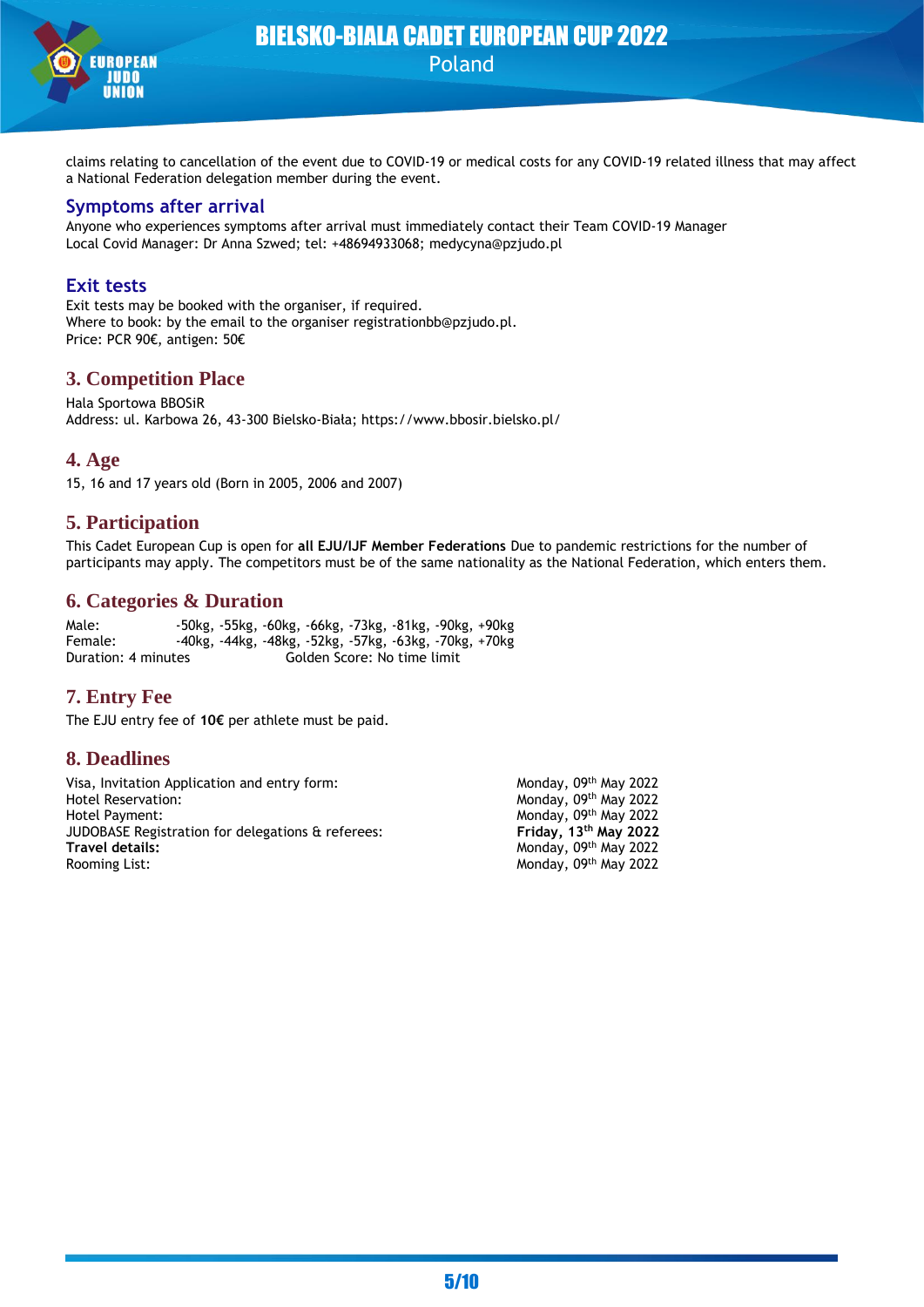

## **9. Program**

Attention: The schedule may be modified according to total number of entries and circumstances of competition.

| Thursday, May 19th 2022                                                                |                                                                                     |                    |  |  |
|----------------------------------------------------------------------------------------|-------------------------------------------------------------------------------------|--------------------|--|--|
| Not later than 16:00                                                                   | Arrival of Covid Managers and athletes competing on Saturday                        | Official hotels    |  |  |
| $12:00 - 20:00$                                                                        | PCR testing                                                                         | Hotel IBIS STYLES  |  |  |
| Friday, May 20 <sup>th</sup> 2022                                                      |                                                                                     |                    |  |  |
| Not later than 16:00                                                                   | Arrival of athletes competing on Sunday                                             | Official hotels    |  |  |
| $10:00 - 17:00$                                                                        | Accreditation                                                                       | Hotel IBIS STYLES  |  |  |
| $09:00 - 20:00$                                                                        | PCR testing                                                                         | Hotel IBIS STYLES  |  |  |
| $18:00 - 18:30$                                                                        | Unofficial weigh-in                                                                 | Hotel IBIS STYLES  |  |  |
| $18:30 - 19:30$                                                                        | -40, -44, -48, -52 kg<br>Official weigh-in Girls:<br>-50, -55, -60, -66 kg<br>Boys: | Hotel IBIS STYLES  |  |  |
| 20:00                                                                                  | Draw                                                                                | Online             |  |  |
| Saturday, May 21st 2022<br>Girls: -40, -44, -48, -52 kg<br>Boys: -50, -55, -60, -66 kg |                                                                                     |                    |  |  |
|                                                                                        |                                                                                     |                    |  |  |
| $09:00 - 11:00$                                                                        | <b>Exit tests</b>                                                                   | <b>Sports Hall</b> |  |  |
| 08:00                                                                                  | Referee Meeting                                                                     | <b>Sports Hall</b> |  |  |
| 09:00                                                                                  | Eliminations/Repechage/Semi finals                                                  | Sports Hall        |  |  |
| After                                                                                  | Final Block: Bronze Medal Contests, Finals                                          | Sports Hall        |  |  |
| $18:00 - 18:30$                                                                        | Unofficial weigh-in                                                                 | Hotel IBIS STYLES  |  |  |
| $18:30 - 19:30$                                                                        | Official weigh-in Girls: -57, -63, -70, +70 kg<br>-73, -81, -90, +90 kg<br>Boys:    | Hotel IBIS STYLES  |  |  |
| Sunday, May 22 <sup>nd</sup> 2022                                                      | Girls: -57, -63, -70, +70 kg                                                        |                    |  |  |
|                                                                                        | Boys: -73, -81, -90, +90 kg                                                         |                    |  |  |
| $09:00 - 11:00$                                                                        | <b>Exit tests</b>                                                                   | <b>Sports Hall</b> |  |  |
| 09:00                                                                                  | Eliminations/Repechage/Semi finals                                                  | Sports Hall        |  |  |
| After                                                                                  | Final Block: Bronze Medal Contests, Finals                                          | <b>Sports Hall</b> |  |  |

## **10. JUDOBASE Registration**

All participants and delegates must be registered for this event in the IJF Registration System (**JUDOBASE)**: <https://admin.judobase.org/>

Deadline for JUDOBASE Registration is **Friday, May 13th 2022**

|                                                                                          | <b>NO IJF Official ID Card</b>                     | Late entry                | Replacement<br><b>IJF Official ID Card: YES</b> |
|------------------------------------------------------------------------------------------|----------------------------------------------------|---------------------------|-------------------------------------------------|
| <b>Athletes</b>                                                                          |                                                    |                           | 0€                                              |
| <b>Other delegates</b><br>(Head of delegation,<br><b>Coaches, Physios,</b><br>Doctors, ) | • ENTRY NOT POSSIBLE<br>• REPLACEMENT NOT POSSIBLE | <b>ENTRY NOT POSSIBLE</b> | 0€                                              |

**Please note:**

• **Late entries are NOT POSSIBLE, only replacements 1:1.**

Persons, who are banned by their Federation or IJF cannot be entered as late entry or replacement.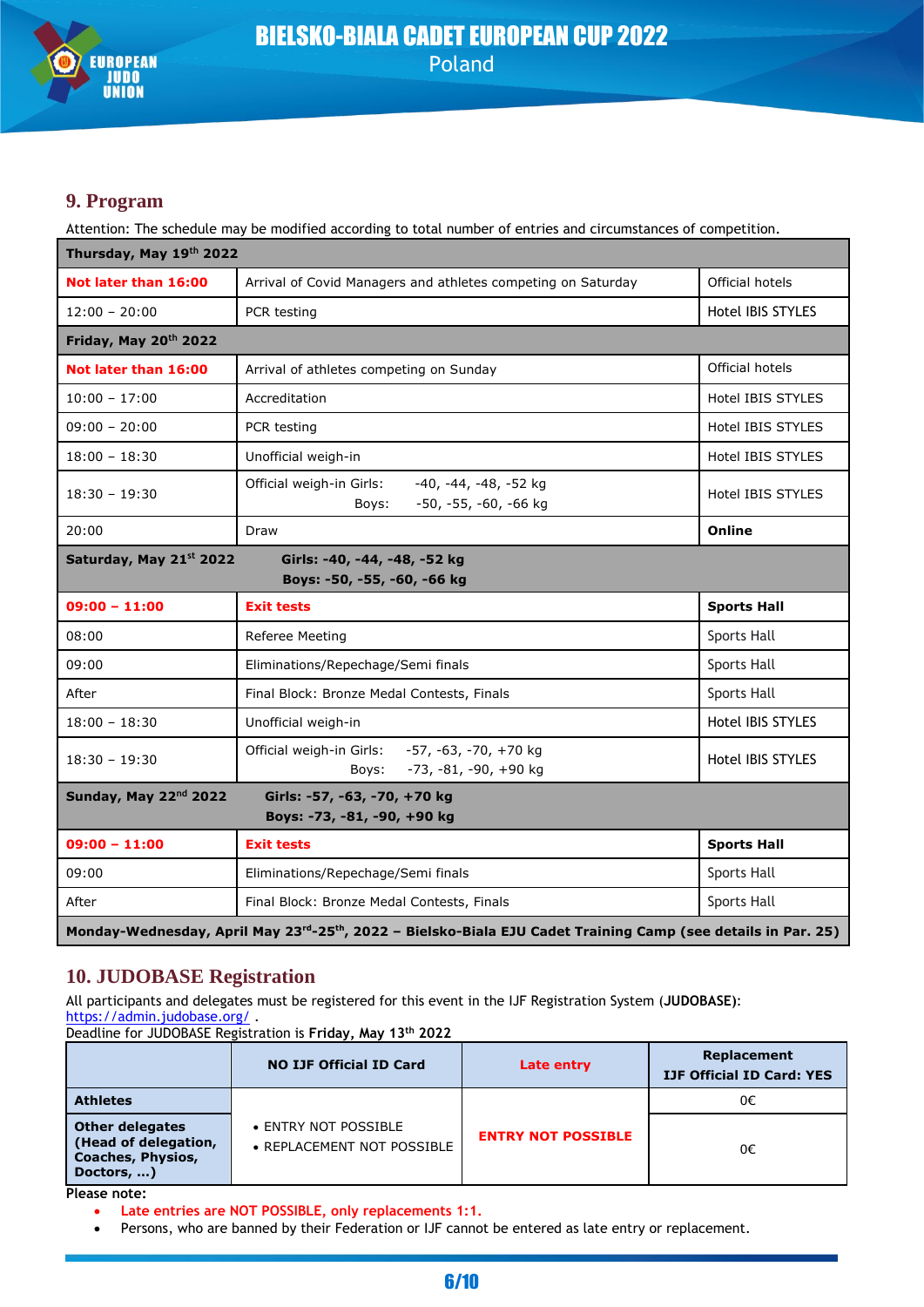

## **11. Accreditation & Control of Nationality**

At least one team delegate (and not more than 2) who have been tested on spot and received negative results must attend the accreditation on **Friday from 10:00 – 17:00** on time in order to confirm the entries of all athletes and officials with his signature on the delegation confirmation list. A delayed appearance or no-show may result in the exclusion of all participants from the draw and the event. In case of unforeseen delay of arrival, the National Federation must immediately contact both the organiser and the EJU [\(headoffice@eju.net\)](mailto:headoffice@eju.net). Passports or photocopies of passports from all competitors must be available on request (national ID Card showing nationality, picture and date of birth or a copy is also accepted). The competitors must not be present at the nationality control.

**Very important:** Each National Federation must be represented by a team leader or coach responsible for registration of **ALL athletes from the respective National Federation**, regardless club or other membership. **Every National Federation will be accepted for accreditation only once**, when all entries and payments can be confirmed at the same time.

## **12. Competition Mode**

The competition will be conducted in accordance with the latest IJF SOR and IJF Refereeing Rules.

- Competition systems according to number of participants:
	- 6 and more entries: Double repechage
	- 3,4,5 entries: Round robin
	- 2 entries: better of 2 fights, if 1-1 the third match will decide

In order for an athlete to obtain points for the IJF Cadet Ranking List, her/his weight category should have participants from at least 2 different countries. If this is not the case, the competition can still be held, according to the organiser's decision. If, by the nominal deadline, there is only one country inscribed in any weight category, the organiser is obliged to inform immediately the National Federation concerned.

## **13. Draw**

The draw will be held ONLINE.

Seeding: The top eight (8) from the entered competitors in each weight category will be seeded according to the current IJF Cadets World Ranking List.

## **14. Weigh-in**

Official weigh-in for each weight category is held the evening before the competition day (see program).

Athletes are not allowed to weigh-in naked. Boys must wear at least underwear and girls at least underwear and a T-shirt. Additional 100g will be allowed for their weight category limits.

**Athletes must present their EJU accreditation card and their passport** (National ID Cards showing nationality, picture and date of birth are also accepted).

Official scales or test scales will be available for test weigh-in on Friday and Saturday from 08:00 – 22:00 (except during official weigh-in from 18:30-19:30).

## **15. Refereeing**

Each federation may enter 2 referees. The organizing federation may enter as many referees as required for the realization of the tournament but giving priority to their own Continental/International referees first and then their national referees with the highest national license with at least 2 years of experience.

If enough Continental/International referees are inscribed in Judobase, the organizing federation has to limit its number of national referees to 1 per mat.

**JUDOBASE registration deadline for referees: Friday, 13th May 2022**

- **The bow:**
	- The contestants must not shake hands BEFORE the start of the contest.
	- When the athletes are leaving the mat they must wear judogi in proper way and are not allowed to take out any part of the judogi or the belt before leaving the field of play.

## **16. Coaching**

All coaches must fully adhere to the Code of Conduct for Judo Coaches. Dress Code Elimination rounds: National track suit with trousers reaching down to shoes or jacket suit with tie Final block: Jacket suit with tie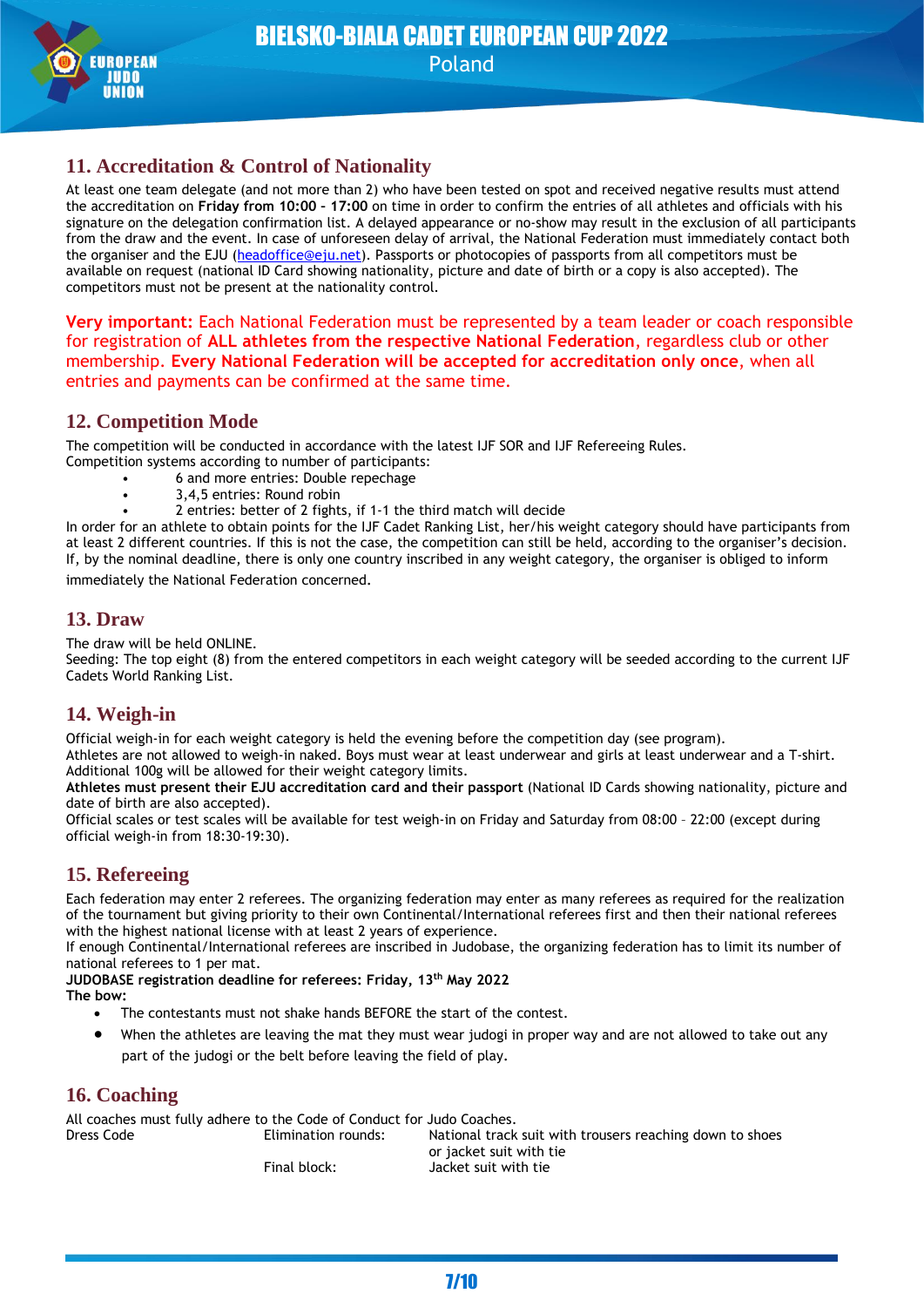

## **17. Transport**

**Airport**: Kraków and Katowice International Airports

The transfer from Official Airports to Bielsko-Biala will be arranged for a cost of 60  $\epsilon$  per person both ways.

**Railway station**: Bielsko-Biała Główna, Warszawska 2, 43-319 Bielsko-Biała

The organizer will provide transfers between the airport and official hotels, between the official hotels and competition venue, draw, accreditation and official weigh-in places. During pandemic time ONLY official transportation can be used.

No other transportation, including taxis and own cars can be used when in the bubble.

## **18. Accommodation**

All delegations, who inscribe for an EJU event, must reserve their accommodation in the official hotels published in the event outlines. The reservation must be made with the local organising committee (not directly with the hotel). Due to the COVID-19 situation ALL participants must stay in the official hotel for the entire period of their stay, as the bubble-to-bubble concept is used at this event

#### **Hotel Ibis Styles Bielsko-Biala\*\*\***

Address: Zywiecka 93, 43-300, Bielsko-Biala; https://ibisstylesbielskobiala.pl/ Сheck-in time: 15:00; check-out time: 12:00

Distance to the airport: Kraków: 113 km; Katowice: 100 km; distance to the sports hall: 4,5 km

| Prices per person | Bed & Breakfast<br>_unch |      | Dinner |
|-------------------|--------------------------|------|--------|
| Single room       | 90 €                     |      |        |
| Twin rom          | 7∩ £<br>v                | ت را |        |

#### **Parkhotel Vienna\*\*\*\***

Address: Bystrzańska 48, 43-309 Bielsko-Biała; https://www.vienna.pl/ Сheck-in time: 14:00; check-out time: 12:00

Distance to the airport: Kraków: 120 km; Katowice: 100 km; distance to the sports hall: 4,5 km

|                   | - Dealing to the angles in another two ning naturities. The ning angles to the spulle name it in |  |        |  |  |
|-------------------|--------------------------------------------------------------------------------------------------|--|--------|--|--|
| Prices per person | Bed & Breakfast<br>unch-                                                                         |  | Dinner |  |  |
| Single room       | 100 €                                                                                            |  |        |  |  |
| Twin rom          |                                                                                                  |  |        |  |  |

#### **Hotel "Debowiec"**

Address: Aleja Armii Krajowej 220, 43-300 Bielsko Biala; http://www.hoteldebowiec.pl/ Сheck-in time: 14:00; check-out time: 11:00

Distance to the airport: Kraków: 117 km; Katowice: 100 km; distance to the sports hall: 650 m

| Prices per person | Bed & Breakfast<br>∟unch |      | Dinner |  |
|-------------------|--------------------------|------|--------|--|
| Single room       | Not availbale            |      | 12C    |  |
| Twin rom          | 70 €                     | 13 € | 1 L    |  |

#### **Hotel booking and transfers have to be made directly with the organiser:** Karolina Lebioda; + 48530546520, registrationbb@pzjudo.pl.

Hotel reservation deadline: Monday, 09<sup>th</sup> May 2022 (hotel reservation after the deadline will be charge with 10%) Hotel payment deadline: Monday, 09<sup>th</sup> May 2022

Cash payment upon arrival is not allowed. Credit cards are not accepted on spot.

| Cancellations | Till May 09, 2022:  | full refund                                     |
|---------------|---------------------|-------------------------------------------------|
|               | Till May 15, 2022:  | 50% refund                                      |
|               | After May 15, 2022: | no refund, 100% of the hotel costs must be paid |

#### **In case of tournament cancellation by the EJU or the Polish authorities full payment will be refunded**.

Important: Injuries, visa problems or sickness are not valid reasons for cancellation of rooms.

In case of any damage to hotel property or competition venue caused by members of a delegation, their national federation will be charged by the organizing committee.

## **19. Payment**

| Name of bank: | Santander Bank Polska S.A.          |
|---------------|-------------------------------------|
| Bank Address: | Macedonska 14, 02-761 Warsaw        |
| VAT:          | 113 04 09 260                       |
| IBAN:         | PL 21 1090 2011 0000 0001 3384 2846 |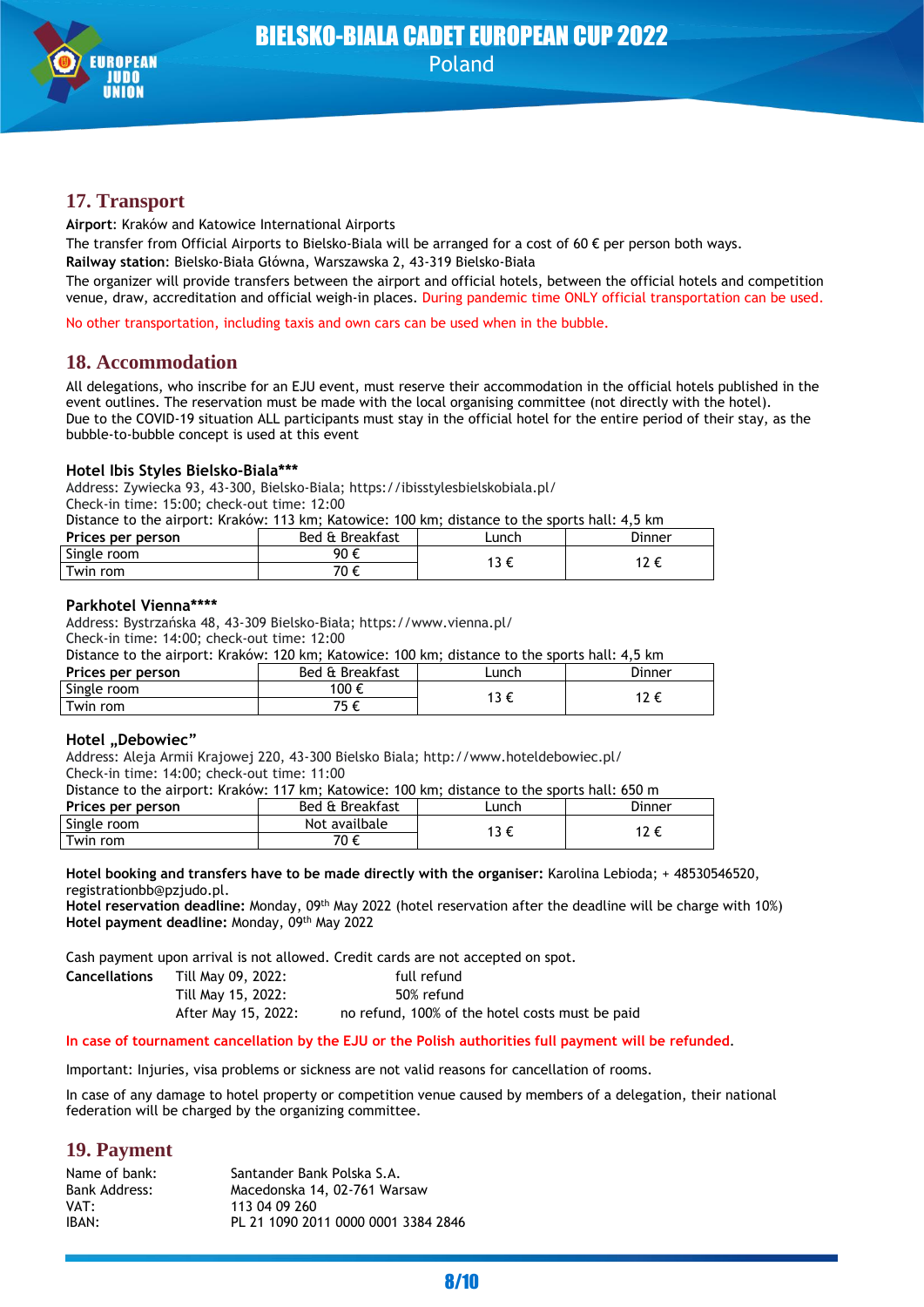

SWIFT address: WBKPPLPP

Purpose of payment: "Country" Bielsko-Biala Cup2022

After the reservation a document with a number reference will be send to the National Federation, please use this number as reference of payment and for the accreditation.

Credit cards can not be accepted on spot.

All bank fees and money transfer costs must be paid by the sender federation. The person attending accreditation must bring proof of the bank transfer.

## **20. Judogi Control**

#### **Approved Judogi**

All Judoka must compete in IJF Approved Judogi (only red label allowed) and Judogis from all IJF suppliers are allowed (see www.ijf.org → https://www.ijf.org/supplier-list).

#### **Judogi Control**

It will be operated with a Sokuteiki prior to the fight. Judogi must have an IJF Official Label "APPROVED JUDOGI" with an optical code which cannot be falsified. The label will be controlled with an optical lamp. Each of the competition clothing articles (jacket, trousers and belt) must have an IJF official label.

#### **Backnumber**

Each competitor taking part in the EJU events is obliged to have sewn on the back of his Judogi the official backnumber (both EJU and IJF are allowed) bearing his surname and his National Olympic Committee abbreviation. The backnumber can be ordered from [www.mybacknumber.com](http://www.mybacknumber.com/) or [www.officialbacknumber.com](http://www.officialbacknumber.com/) (Attention: production and delivery may take around 4 weeks).

The SPONSOR part (if needed) will be given to the head of delegation during registration, and the athletes can stick it themselves using the special glue on the back number.

#### **Markings and Advertising**

The space on the *shoulder stripes* (25cm x 5 cm on both right and left side) and on the *upper arms* (10cm x 10cm on both right and left side) can be either used for own sponsors of the Federation or Judoka or EJU Suppliers, *BUT not for any other Judogi supplier*.

The space on the *right chest* (5cm x 10cm) can be used by the Judoka for his/her own sponsor. The logo of a Judogi brand can only be used, if it corresponds with the brand of the Judogi itself and if it is an EJU Supplier. Further, no logo of a competing brand of the advertising reserved for the Federation can be used (unless approval granted by the Federation).

*Please note*: On all advertising spaces it is strictly prohibited to promote tobacco, alcohol, any substances listed in the doping code, or any product or service contrary to public morals.

The space on the *left chest* (10cm x 10cm) can be used for the national colours or the national emblem corresponding with the IOC code on the backnumber (regional emblems are not allowed).

All other markings on the Judogi, like Judogi brand logos, name of Judoka, etc. have to comply with the IJF Judogi Rules. Detailed information is available on<http://www.eju.net/statutes>.

#### **Important:**

- If an athlete does not respect the Judogi rules, the athlete will not be permitted to pass the Judogi Control, and the coach who is responsible for the athlete will be suspended for the rest of the competition day.
- The organiser is not obliged to provide reserve Judogi at Judogi Control, but the athlete is allowed to present himself in another IJF Approved Judogi, complying with the Sokuteiki rule (and without backnumber) - in this case no coach can go with this athlete to the mat!
- In the case of a repeated offence the coach will be suspended for the rest of the competition.

## **21. Responsibility of Federations**

The competitors will compete under the full responsibility of their federations. Insurance: Each national federation is responsible for insuring its competitors against "injury and third part risk (public liability)" during the period of the event. The European Judo Union and the organiser decline all responsibility.

#### **Consent for Photography/Videos/Filming**

Delegates inscribed by their National Federations for EJU events consent to the EJU and its media partners to use content of them, including data, live results, photographs and/or video recordings (hereafter referred to as Media). This media may be obtained from National Federations and EJU. It will also be acquired by the EJU and its media partners from in and around all EJU event venues. Media could be used in print and digital media formats including print publications, websites, emarketing, posters banners, advertising, film, broadcast, social media, education purposes and other purposes. The National Federation must ensure that they have the permission of each delegate or in the case of a minor the permission of the parent/guardian. If a delegate does not give consent, then the National Federation must inform the European Judo Union by writing to headoffice@eju.net.